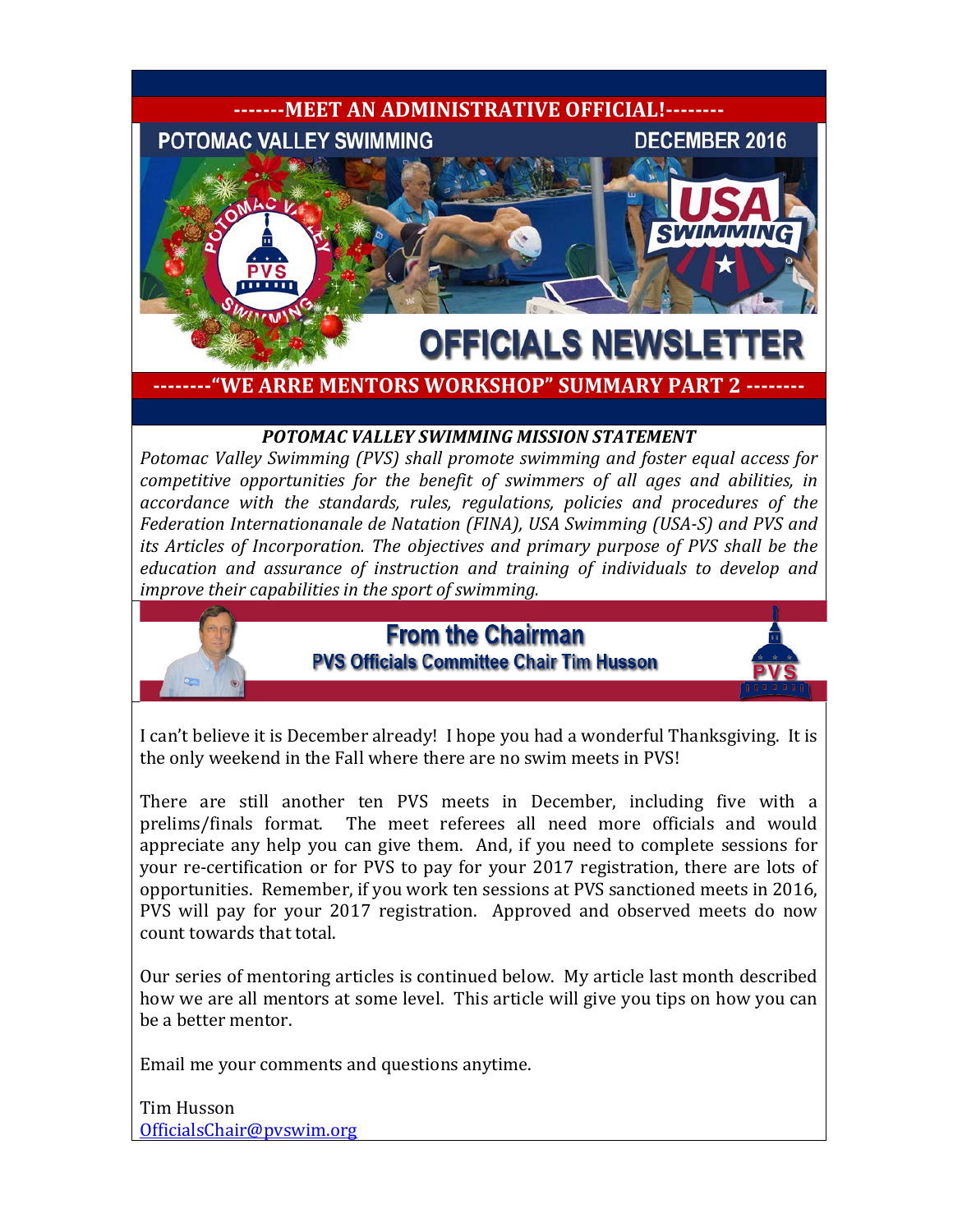"We ARRE Mentors Workshop" Summary Pt. 2 by Steed Edwards and Ellen Colket

Of course, as indicated by its name, much of the material covered at the above workshop covered the aspects, qualities, and functions of,

#### --- *Mentoring!*

Why is mentoring such a critical subject for those of us in the swim officiating community? Our sport is unique in that our competitive swimmers generally spend a set amount of time in the sport, whether it is 1 year, or 20 years, -- and then they graduate out, taking their parent /officials out with them in most cases! Our sport is also unique in that our USAS officials are all, --- volunteers! This requires a constant effort to recruit new officials, --- and a constant effort to groom them up through the various levels and positions of expertise.

Whether you are an LSC S&T official or an N3 Meet Referee working the Olympic Trials, we all have, and ask you to use, your ability and knowledge when asked, to pass your experience along to the next generation.

Regardless of what level you are asked to be a mentor, it requires certain skills and qualities. Those qualities include the ability:

to **Listen**: Mentors should maintain eye contact and give mentees their full undistracted attention.

to **Provide insight**: Mentors can and should use their personal experience to help their Mentees avoid mistakes and learn from well-honed skills, thoughts and ideas.

to **Criticize Constructively**: When necessary, Mentors should point out skills that need improvement, but never focus on personal likability, personal habits or intangibles.

to be **Supportive**: No matter how painful the experience, Mentors need to recognize that learning comes from mistakes, and should support and encourage Improvement.

to be **Specific**: Specific advice is to be provided on what was achieved and done well, and on the areas that can be corrected an improved.

to **Care**: True interest and compassion are key to the Mentor-Mentee Relationship.

to **Listen** (Again and Again): More listening is done than talking. Mentors advise; they don't preach.

to **Say Thank You**: Mentors will learn from their Mentees and remember to thank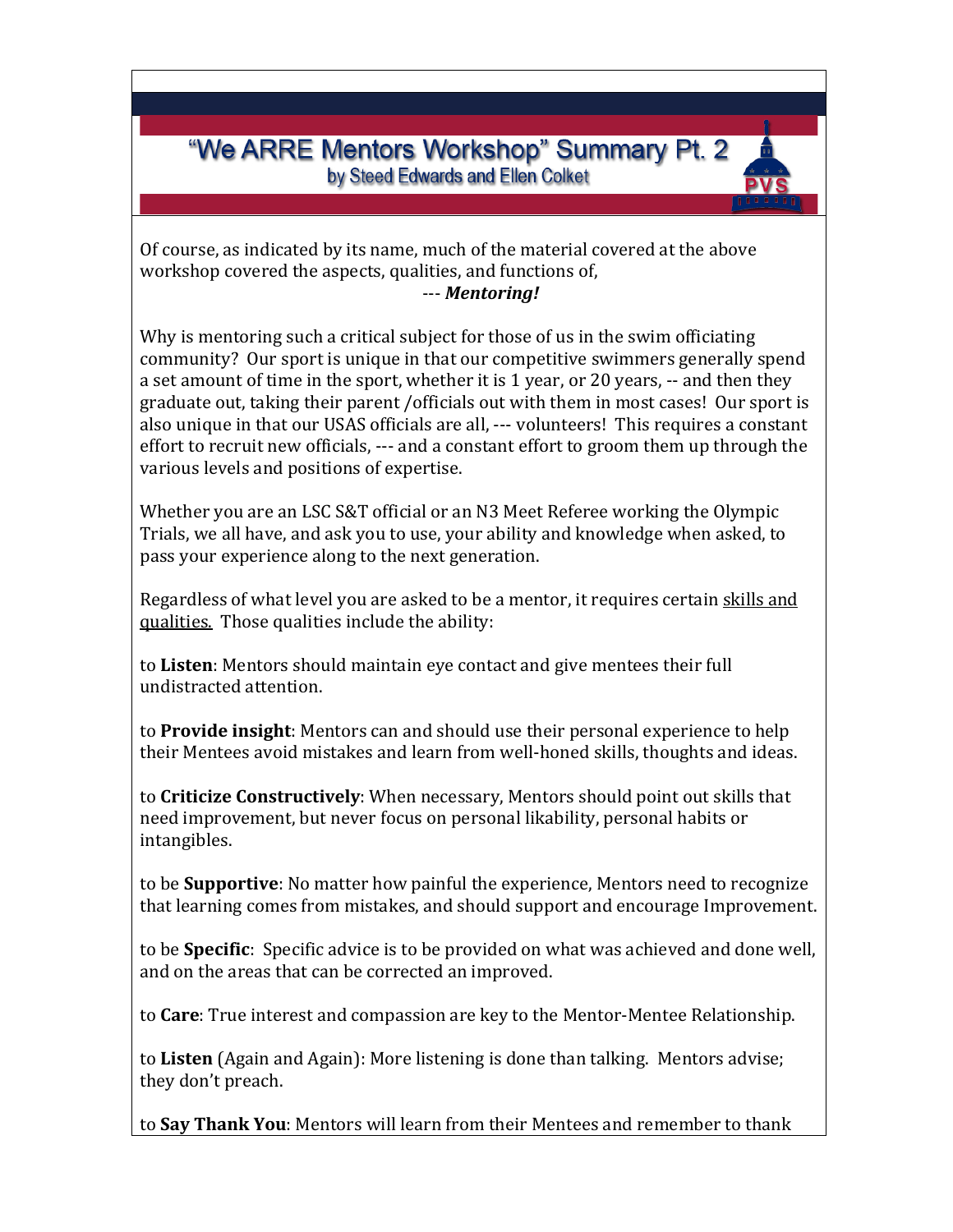them for the opportunity.

Additional skills requested of us as Mentors include:

- 1. An ability and desire to **communicate,**
- 2. Adequate **preparation**,
- 3. **Approachability** and **availability** both for the Mentee and the Mentor
- 4. **Ethical** and **professional behavior** while serving as a Mentor
- 5. **Honesty** coupled with **tact and diplomacy**
- 6. A conscientious effort on your part, as Mentor, to **keep up with your own deck skills**,
- 7. **Objectivity** and **fairness**,
- 8. Remaining **"ego-free",**
- 9. **Putting yourself "in the shoes"** of your Mentee,
- 10. Maintaining a **neutral "body language"** while mentoring.

Of course, there is considerably more detail to these qualities and skills, along with further discussion/explanation, that make for a good mentor. Just like any advancement within the positions on deck, ie. from N2 to N3 level, the task of *Mentoring* requires practice. We hope to delve further into these qualities in the future in various forthcoming clinics and articles.

# **Meet an Administrative Official** by Tim Husson

The USA Swimming Rules & Regulations specify that an Administrative Official is a requirement for all swim meets and describes the duties of the Administrative Official. Unlike the Deck Referee, Starter, Chief Judges, and Stroke & Turn Judges, their work is usually done in the background, with minimal interaction with the majority of the "wet side" officials. To introduce you to the role of the Administrative Official, I caught up with one after a recent session.

**TH:** How would you describe the job of Administrative Official?

**AO:** The Administrative Official (AO) is the Customer Service for the meet.

**TH:** Who are the customers?

**AO:** The swimmers, coaches, and other officials are the customers. The AO works with the meet director to provide the seeding and meet programs for the meet. The AO is responsible for making sure that the results for all the swimmers are accurate.

**TH:** How are the officials customers of the AO?

**AO:** The AO makes sure that the deck officials have all the things they need to run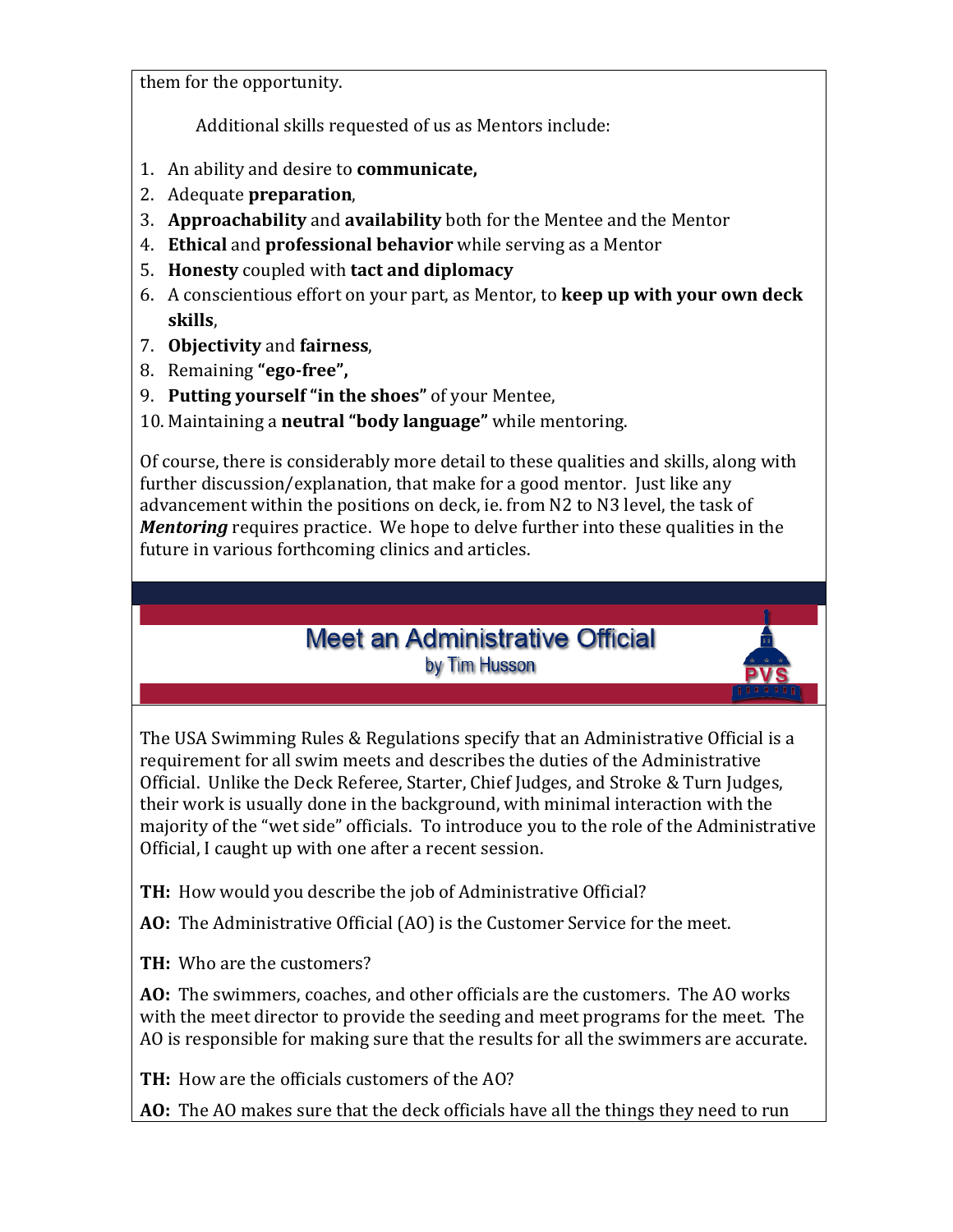the competition. This includes meet programs and forms. The AO also processes deck entries, positive check-in, reseeds, declared false starts, and relay names submitted by the coaches.

**TH:** The AO is usually one of the first one to arrive at the meet and is always the last one to leave. What do you do during a typical session?

**AO:** There is a lot to do even before a session begins! If there are deck entries, they must be processed. Any positive check-in events for the beginning of the session must also be processed so as not to hold up the start of the session. Getting lane timer sheets printed, if not already done, and ready for the timers. Making sure that the deck officials have their meet sheets including any last-minute changes. Lastly, making sure the Hy-Tek Computer Operator and the Timing System Operator are prepared and ready for the start.

**TH:** And, during the session?

**AO:** The AO is responsible for making sure the table is running smoothly and processing results. The primary task of the AO during the session is to ensure that the results are accurate. This means reviewing all the results and making timing adjustments if the primary time is determined to not be accurate (see rule 102.24). Don't forget prompt posting of results! The AO also troubleshoots any issues that arise so that the meet keeps running without problems or delay. There may also be additional positive check-in events to process and ongoing re-seeds.

**TH:** That's a lot tasks. How do you keep them all going at the same time?

**AO:** The AO must stay organized, keep track of the piles of paperwork, and must be able to handle constantly changing priorities to perform the job.

**TH:** What happens after the session?

**AO:** The AO must finish processing all the results from the session. For a prelims/finals meet, there are finals events to seed and a finals program to produce. The AO must also file all the paperwork from the session in an organized manner so that it can be accessed later if questions arise.

**TH:** I've heard the term Administrative Referee (AR). How is that different than an Administrative Official?

**AO:** The job is the same, only the title is different. The AR is an AO that is also a certified deck referee.

**TH:** This sounds like a lot of work. Why do you do it?

**AO:** The satisfaction of knowing you've helped run a fair, accurate competition is the reward.

**TH:** How does someone become an Administrative Official?

**AO:** To become an AO, you must be first certified as a Hy-Tek Computer Operator (for a year) and a Timing System Operator. So, the first step is to certify at one of those positions. Check the [PVS website](http://www.pvswim.org/official/index.html) for the clinic schedule and other certification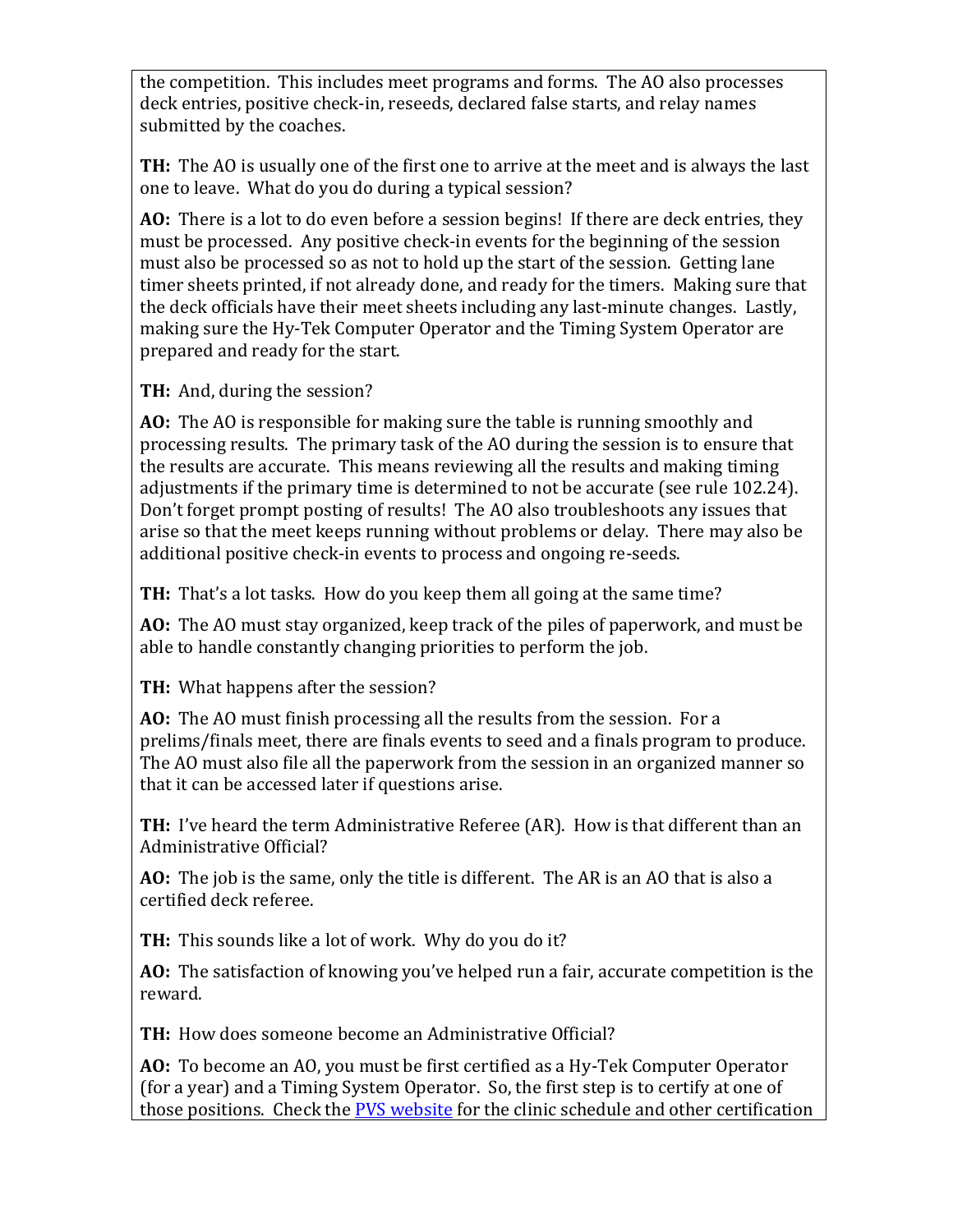requirements.

# **Proactive Situation Resolutions** for New Referees



### **Protocol for the re-direction of a talkative, distracting official**

If you as the Meet Referee have the ability to move around (a deck referee to maintain watch of the competition) approach the official during the interaction with others. He cannot deny his role if you approach him while interacting with others. Arrange for a relief official to step in, and ask the official to take a break with you. Off the deck, ask the official if there was a situation arising that you should know about. Explain that he is preventing others from doing their assignment by engaging his neighbor and distracting them from doing their best. Tell him you love his outgoing personality and appreciate his knowledge, humor, etc. but ask him to please help to maintain a balanced deck by doing his job and allowing others the same courtesy. At the end of the session seek him out and thank him for understanding your position and tell him you appreciate his positive contribution to the official's team.

### **Protocol for disallowing a call because of an erroneous rule interpretation on the part of an official**

If you as the referee or deck referee have rejected a "DQ" after asking the three usual questions, It is essential that you seek out the official who made the call and talk to her before she leaves the venue at the end of the session. The chief judge has been a go between and may not have had time to make the official understand the reasons for the disallowance, nor can they take the time to correct the concept during the session. Tell her you appreciate her abilities and attitude and explain in depth why you did not accept the call. When the dialogue is over ask her if she understands, and is okay with your reasoning on the underlying concept of the rule. Be sure to tell her you look forward to working with her again soon, as you consider her a real asset to the official's team.

## **Protocol for addressing an official wanting to work who is improperly attired according to the LSC Standard**

In meets requiring applications to officiate the dress standard is clearly stated, and failing to arrive properly dressed, the official should be told even before the official' briefing that he needs to comply if he wishes to work that session. If he cannot comply, tell him you will miss his contribution and that you hope he can find the proper attire so he can contribute to the official's team in following sessions. If an official appears wearing team colors, open toed sandals, carrying umbrella's etc., the official should be approached before the meeting and the concept of impartiality or safety etc. can be explained in private. In small local meets, you may choose to give the official a short time to comply with the standard and accept them on deck for that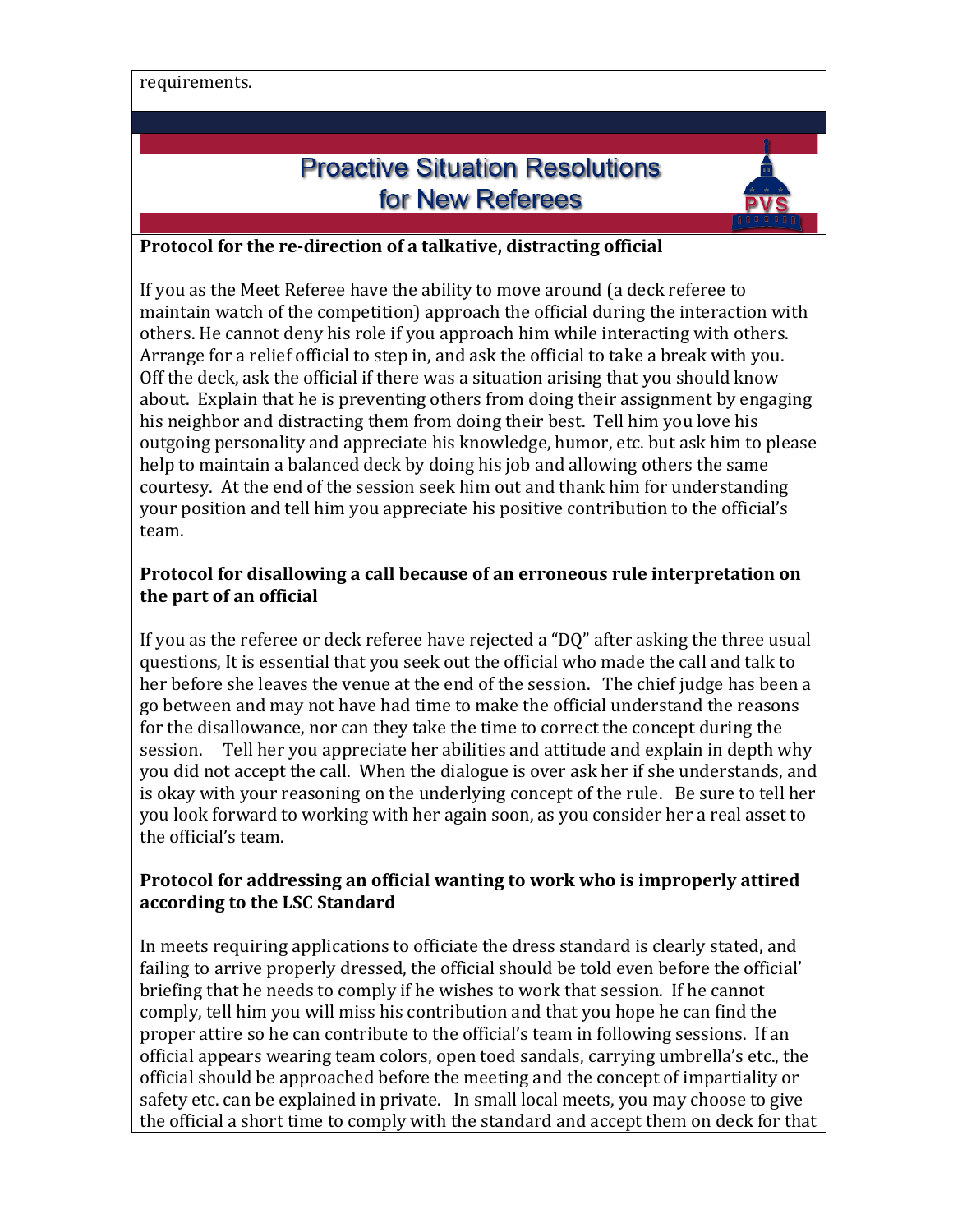session. Again, make certain that he understands your reasoning and thank him for complying and serving.

# **Protocol for addressing the issue of cell phone usage on deck**

In today's world, every official's briefing should include a request that cell phones not be used on deck, as they are a distraction from the reason we are working the meet. Explain cell phone usage is acceptable in the break area only. Explain that if an emergency call comes in as a text message, she should ask the referee for a replacement and return the call off the deck. If an official uses the phone while doing her assignment, the referee should personally or through the chief judge, request that she give full attention to the pool. If the official has important obligations that require her attention, give her the option to be excused from service that session. Whatever the outcome of the officials decision, thank her for her service, express hope that the problem will be solved to her satisfaction and that she can return and be a valuable member of the team very soon.

# **Protocol for addressing the issue of an official who cannot seem to refrain from cheering and showing bias toward their team or children**

Most every LSC has an official's philosophy statement that explains this is unacceptable. The official who cannot seem to understand or practice this philosophy needs to be monitored and reminded often at first. A bragging rights section of the officials briefing session sometimes helps and could be a good lead in to a short segment on maintaining composure on deck. A personal intervention, off the deck, directly after such an incident to explain how coaches and athletes from other teams will have valid, bias-based reasons to protest any call he makes, may help. The referee may also explain that his child may feel embarrassed and isolated from his teammates by such excessive behavior from his parent, and that the swimmer will always see the official as a parent first. Assure the official that you respect his skills, and want him to continue to develop his skills and progress to other assignments as well. Assure him that his enthusiasm for the sport is appreciated. Ask him that if he would prefer other assignments, in admin, or timing console operator, and tell him you will always be glad to work with him. Assure him the official's community values his continuing participation as a member of the team.

## **Protocol for handling the official who habitually arrives late, misses the briefing and leaves early to miss the distance events**

Occasionally an official will make arrangements with a referee to arrive late due to valid circumstances, or traffic etc. This may prevent an official from reporting to the briefing, but the person who just comes late over and over, shows very little respect for the meet. The referee may want to explain that since she did not give any advance notice, the assignments have been made for this session, and that you hope she will be on time to the next briefing and receive an assignment. Give the time of the briefing for the next session and assure her that she will be welcome. Tell her you value her knowledge and hope she understands the need to be on time to get instructions on the different nuances of each meet. As a referee, you may look at the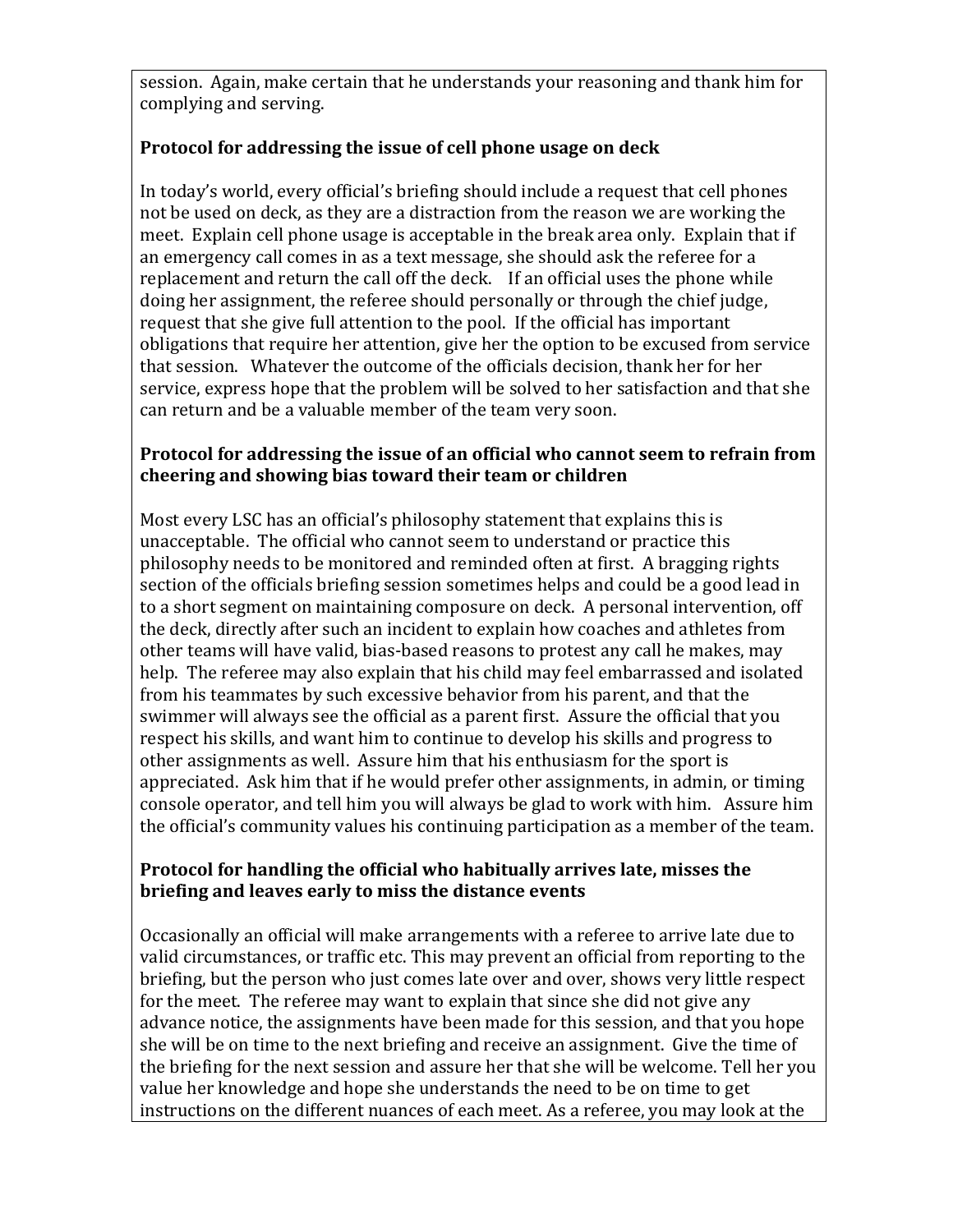time line and if the session is long you may want to make some telephone calls in advance of the session and set up two teams of officials, thus assuring that you are not expecting too much of too few officials.

# **Upcoming Clinics**



| <b>Date</b>    | <b>Clinic</b>                  | Location                 | <b>Time</b>              |
|----------------|--------------------------------|--------------------------|--------------------------|
| Computer-Based | <b>Timing System</b>           | Register for this clinic | Any time                 |
| Training       | <b>Operator</b>                |                          |                          |
| Saturday       | Hy-Tek                         | <b>GMU</b>               | $9:00 - 11:30$ AM        |
| January 7      |                                |                          |                          |
| Saturday       | <b>Administrative Official</b> | <b>GMU</b>               | 10:30 AM - 12:30 PM      |
| January 7      |                                |                          |                          |
| Saturday       | <b>New Referees</b>            | <b>GMU</b>               | $1:00 - 3:00 \text{ PM}$ |
| January 7      | (By Invitation Only)           |                          |                          |
| Saturday       | <b>Referee</b>                 | <b>GMU</b>               | $3:30 - 5:30$ PM         |
| January 7      |                                |                          |                          |
| Sunday         | <b>Stroke &amp; Turn</b>       | <b>GMU</b>               | $8:00 - 10:30$ AM        |
| January 8      |                                |                          |                          |
| Sunday         | <b>Starter</b>                 | <b>GMU</b>               | $11:00$ AM - $1:00$ PM   |
| January 8      |                                |                          |                          |
| Sunday         | <b>Chief Judge</b>             | <b>GMU</b>               | $1:30 - 3:30 \text{ PM}$ |
| January 8      |                                |                          |                          |
| Sunday         | <b>Stroke &amp; Turn</b>       | <b>MLK</b>               | $9:00 - 11:30$ AM        |
| January 15     |                                |                          |                          |
| Sunday         | <b>Chief Judge</b>             | <b>MLK</b>               | 11:30 AM - 1:30 PM       |
| January 15     |                                |                          |                          |
| Sunday         | starter                        | <b>MLK</b>               | $1:30 - 3:30$ PM         |
| January 15     |                                |                          |                          |

# **Upcoming Meets**



*\*\*\*Click on the Upcoming Meets Banner to see the latest Information*

### **December 2016**

1-4 - Turkey Claus Showdown (MACH) - University of Maryland

2-4 - Christmas Championships (MSSC) - Fairland Aquatics Center

3-4 - MAKO Holiday Invitational (MAKO) - George Mason University

3-4 - Reindeer Mini Meet (YORK) - Providence Recreation Center

7-10 - [Speedo Winter Junior Nationals \(USA Swimming\) -](http://www.usaswimming.org/DesktopDefault.aspx?TabId=2146&Alias=Rainbow&Lang=en) Columbus, OH

8-11 - Sport Fair Winter Classic (PM) - George Mason University

8-11 - NCAP Invitational (NCAP) - University of Maryland

8-11 - Holiday Invitational (RMSC) - Germantown

11 - Frozen Five Mini Meet (MACH) - Fairland Aquatics Center